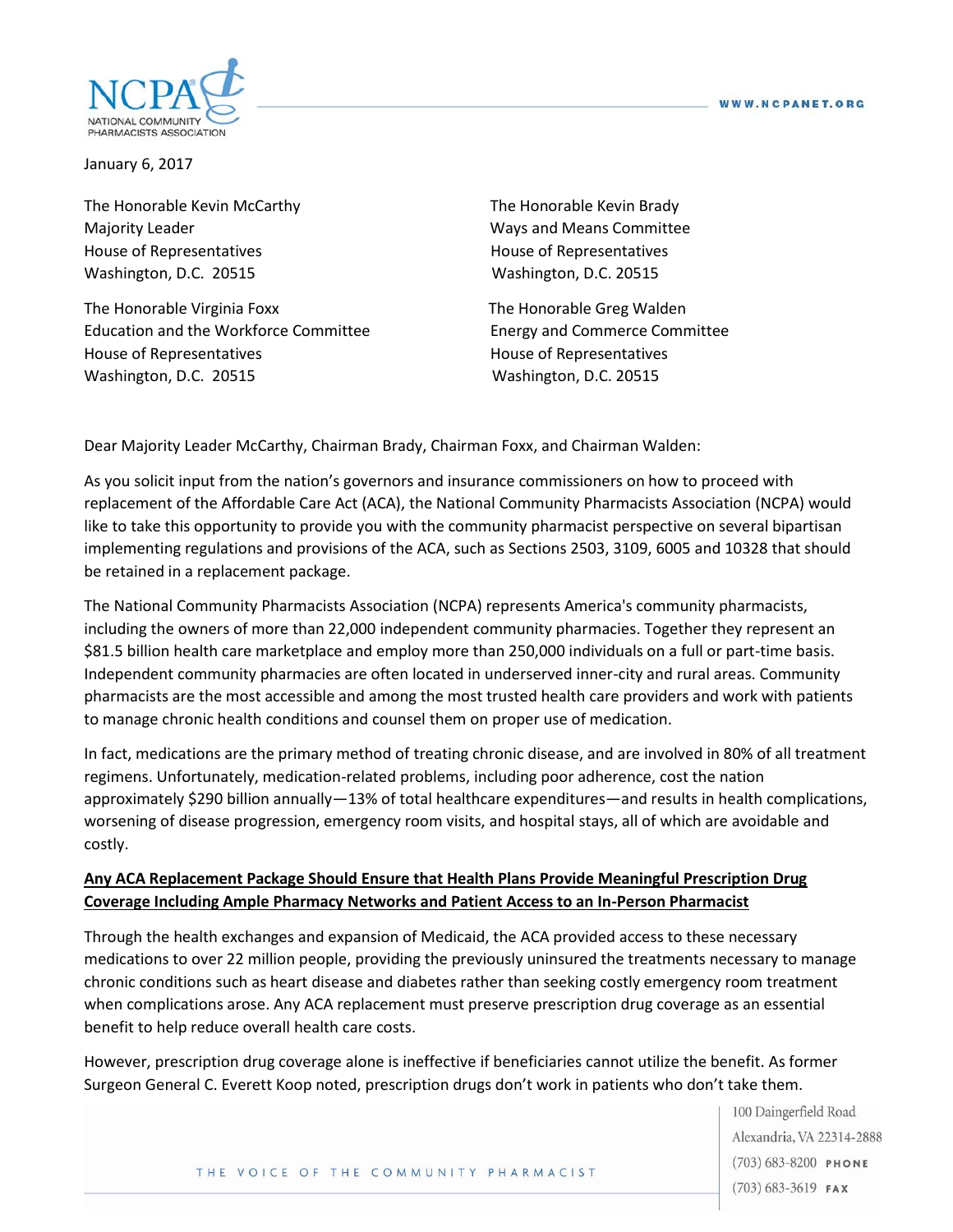Therefore patients ought to continue to have access to a robust pharmacy network that includes meaningful access to retail pharmacies, including independent pharmacies, to fill their prescriptions and promote proper adherence. A 2013 report found the leading indicator of adherence was the patient's personal relationship with the pharmacist or pharmacy staff<sup>1</sup>. In recognition of the importance of face-to-face interaction between patients and pharmacists, ACA implementing regulations provide that health plans may not mandate that patients receive their prescriptions via a mail order pharmacy—but rather that patients must have the ability to choose. NCPA would recommend that any ACA replacement retain this valuable component.

## **Any ACA Replacement Package Should Retain Changes to Calculation of Medicaid Pharmacy Reimbursement and Ensure that Reimbursement Include Cost of Medication and Cost of Dispensing**

Section 2503 of the ACA amended the calculation of Average Manufacturer Price (AMP) and how it is used to determine Medicaid pharmacy reimbursement. Implementing regulations clarified that such reimbursement should include the cost of the medication as well as the cost of dispensing. ACA replacement legislation should retain these critical provisions. As previously mentioned, independent pharmacies are often located in underserved rural and urban communities and serve a large number of Medicaid patients. In fact, for the average independent community pharmacy, 17% of all prescription revenues are from Medicaid and prescription revenues account for 92% of total revenues. It is imperative that pharmacies be fairly compensated for the medications they dispense under Medicaid and that such reimbursements consider both the actual ingredient cost as well as the cost to dispense the prescription when determining pharmacy payments. Otherwise, some pharmacies may cease to participate in the Medicaid program, creating medication access issues to those who rely on the program.

In addition to maintaining the aforementioned bipartisan provisions that promote access to pharmacies, ACA replacement should also consider measures that expand the pharmacist's role in the health care system. The National Governors Association (NGA) released a white paper in 2015<sup>2</sup> encouraging states to better integrate pharmacists into the healthcare delivery system based on the significant role pharmacists can play in helping patients manage chronic disease. Section 10328 also recognized the importance of the pharmacists role in this area by improving Medicare Part D medication therapy management (MTM) programs, including an annual faceto-face comprehensive medications review (CRM). We recommend retaining this section of the ACA and build upon it to further integrate pharmacists into the health care delivery team.

## **Any ACA Replacement Package should Retain Provisions to create greater oversight of Pharmacy Benefit Managers (PBMs) and the role they play in escalating drug prices and increasing costs to taxpayers**

In an effort to gain greater insight into secretive PBM business practices, Section 6005 of the ACA requires PBMs serving exchange plans and part D to disclose to HHS the generic dispense rate for retail and mail order pharmacies, the amount of rebates collected and the amount passed onto the health plan, and the total difference the PBM charged the plan and what it paid out to pharmacies. Such transparency provisions are common sense and allow government entities to better determine whether PBMs are providing appropriate value, and we recommend retaining this section in ACA replacement legislation.

Finally, we believe Section 3109 of the ACA should also be included in replacement legislation. This provided an exemption from accreditation standards for pharmacies who derive less than 5% of their revenues from DMEPOS billings.

 $\overline{a}$ 

<sup>1</sup> *Medication Adherence in America: A National Report Card*. Langer Research Associates; June 2013

<sup>2</sup> *The Expanding Role of Pharmacists in a Transformed Health Care System*. The National Governors Association; January 2015